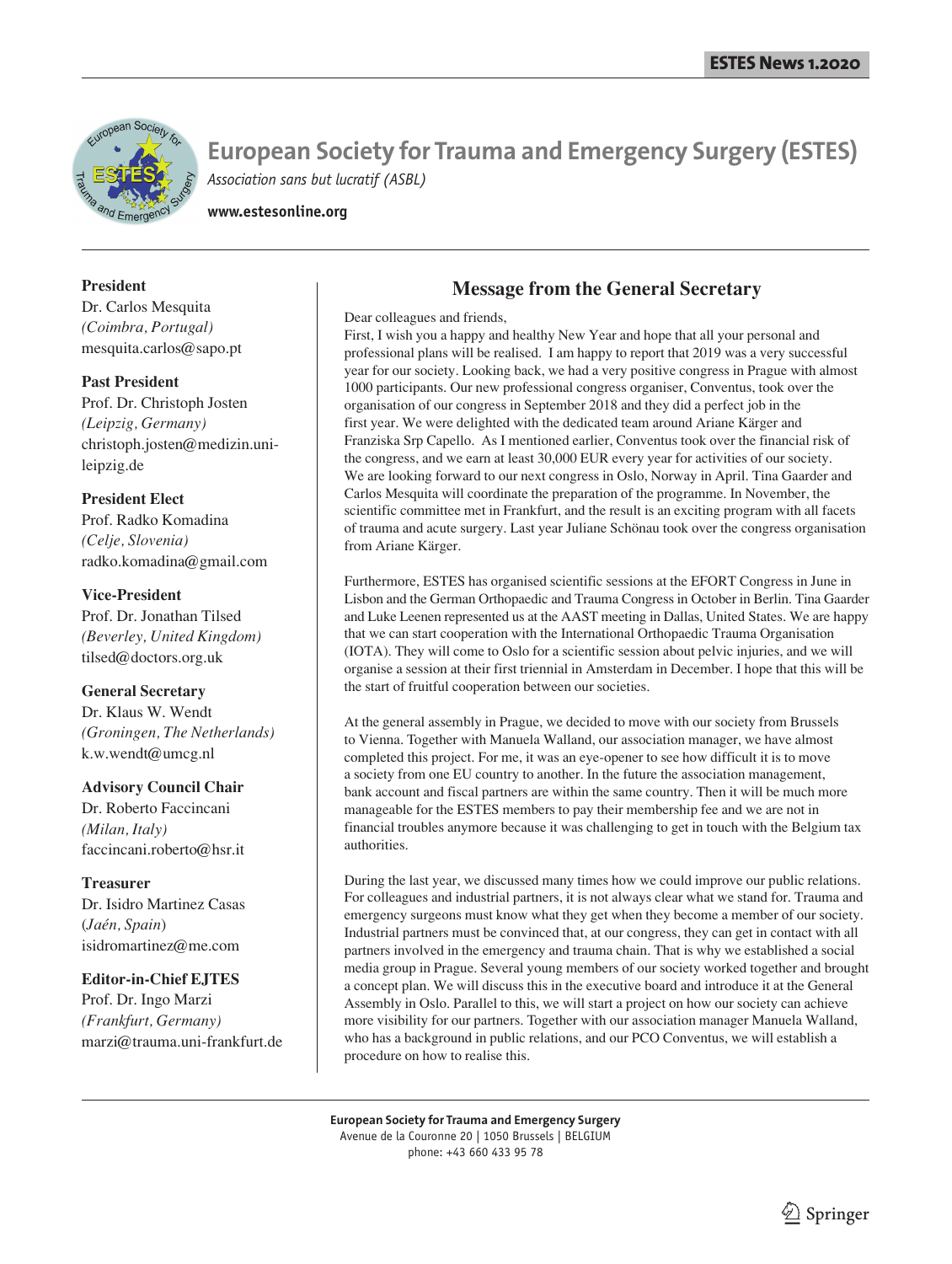

**European Society for Trauma and Emergency Surgery (ESTES)** *Association sans but lucratif (ASBL)*

**www.estesonline.org**

As mentioned earlier, we have to work at our mission to become the telephone number of trauma and emergency surgery in Europe. This is only achievable if many members are participating actively in the initiatives of the sections, committees and working groups. The best possibility to become informed about what is going on in our society is to attend the section meetings and the General Assembly in Oslo. I hope that I will meet many of you there and I am looking forward to a productive year where we can achieve more of our goals together.

Klaus W. Wendt ESTES General Secretary